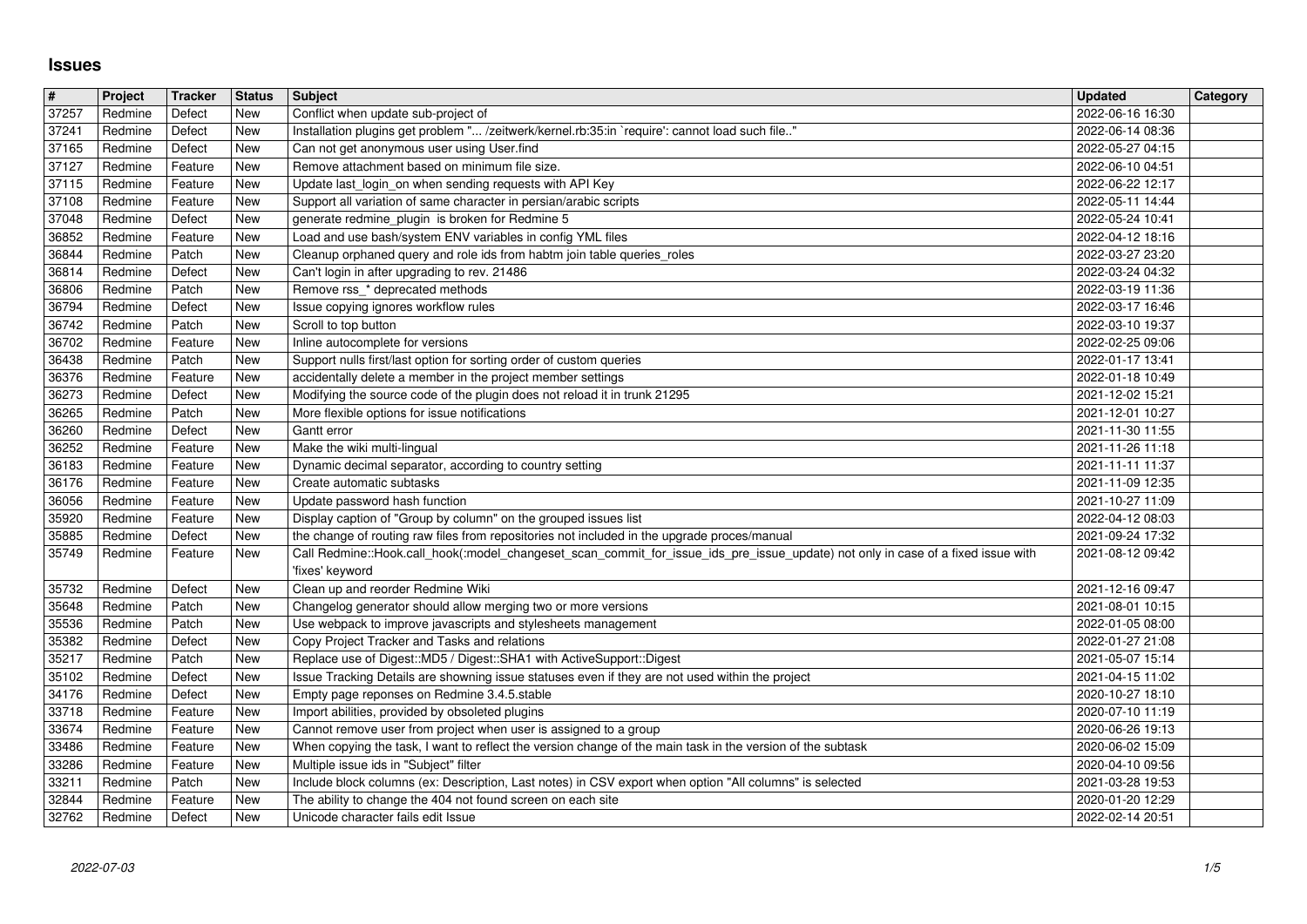| $\overline{\mathbf{H}}$ | Project            | Tracker            | <b>Status</b>     | Subject                                                                                                                                                                                                        | <b>Updated</b>                       | Category |
|-------------------------|--------------------|--------------------|-------------------|----------------------------------------------------------------------------------------------------------------------------------------------------------------------------------------------------------------|--------------------------------------|----------|
| 32612<br>32610          | Redmine<br>Redmine | Defect<br>Defect   | New<br>New        | Distinct can be removed due to unique constraint in database<br>A inner join can be removed                                                                                                                    | 2019-12-11 18:31<br>2019-12-11 18:24 |          |
| 32558                   | Redmine            | Defect             | New               | Distinct can be removed                                                                                                                                                                                        | 2019-12-06 04:07                     |          |
| 32484<br>32442          | Redmine<br>Redmine | Feature<br>Defect  | New<br>New        | When a group is selected in the user custom field field, Enable the same handling as the user on the issue list screen.<br>Upgrade vom 2.x to 4.0.5 fails when invoking "rake db:migrate RAILS_ENV=production" | 2019-11-18 18:35<br>2019-11-10 16:12 |          |
| 32312                   | Redmine            | Feature            | New               | Disable auto selecting in top right Project filter                                                                                                                                                             | 2019-10-21 09:53                     |          |
| 31908<br>31886          | Redmine<br>Redmine | Feature<br>Defect  | New<br>New        | Do not load all projects in project jump box<br>There is no limitation for the content of news                                                                                                                 | 2019-08-15 22:07<br>2019-08-13 07:41 |          |
| 31831<br>31755          | Redmine<br>Redmine | Defect<br>Defect   | <b>New</b><br>New | Back url parse in validation<br>Couldn't download Redmine by curl in Debian buster                                                                                                                             | 2019-08-01 10:49<br>2019-07-22 09:40 |          |
| 31725                   | Redmine            | Feature            | New               | Start Redmine version numbering in reverse order (newer towards older) when submitting bugs on this instance                                                                                                   | 2019-07-15 09:40                     |          |
| 31710<br>31449          | Redmine<br>Redmine | Defect<br>Feature  | New<br>New        | Assigned on search issues not ordered by name<br>Generate issue graphics                                                                                                                                       | 2019-07-11 20:43<br>2019-05-31 00:11 |          |
| 31381                   | Redmine            | Feature            | New               | Find change status of issues at custom query                                                                                                                                                                   | 2019-05-19 16:53                     |          |
| 31341<br>31291          | Redmine<br>Redmine | Defect<br>Feature  | New<br>New        | install redmine on windows<br>how i can calcute custom field under subproject                                                                                                                                  | 2019-05-10 13:17<br>2019-05-03 02:19 |          |
| 31111                   | Redmine            | Defect             | New               | About custom fields in List format or Key/value list format                                                                                                                                                    | 2019-03-28 21:22                     |          |
| 31006<br>30981          | Redmine<br>Redmine | Feature<br>Feature | New<br>New        | Add feature Webhook<br>Allow "New Member" modal to keep track of selected users between searches                                                                                                               | 2020-09-18 12:00<br>2019-03-06 11:03 |          |
| 30069                   | Redmine            | Feature            | New               | Integrate Redmine with GitLab (or other free CI system for open source) to run tests                                                                                                                           | 2020-04-18 13:22                     |          |
| 30055<br>29758          | Redmine<br>Redmine | Defect<br>Feature  | New<br>New        | Keep it from one job to the next<br>Introduce optional pay per feature model of Redmine development                                                                                                            | 2018-12-05 08:45<br>2018-10-13 01:54 |          |
| 29750                   | Redmine            | Feature            | New               | Per project intergated IDE module with live collaboration support                                                                                                                                              | 2018-10-09 17:59                     |          |
| 29664<br>29588          | Redmine<br>Redmine | Feature<br>Feature | New<br>New        | Webhook triggers in Redmine<br>There should be a way to avoid adding paragraph to a Textile block                                                                                                              | 2022-04-08 10:31<br>2018-09-11 23:59 |          |
| 29511                   | Redmine            | Defect             | New               | cpu 100%                                                                                                                                                                                                       | 2018-09-06 09:47                     |          |
| 28871<br>28807          | Redmine<br>Redmine | Defect<br>Defect   | New<br><b>New</b> | Adding the window AD activity directory to verify redmine permissions is failed<br>Cannot search in a case-insensitive manner                                                                                  | 2018-05-27 04:18<br>2018-05-28 04:39 |          |
| 28539                   | Redmine            | Feature            | New               | journal query                                                                                                                                                                                                  | 2018-04-12 11:43                     |          |
| 28243<br>28127          | Redmine<br>Redmine | Patch<br>Defect    | New<br>New        | Consistent interface for Principal.member_of and not_member_of<br>It is impossible to filter the trackers by project in the XML/REST-API                                                                       | 2018-02-25 20:46<br>2019-03-27 00:28 |          |
| 28111                   | Redmine            | Defect             | New               | Redmine Permissions - option to combine "Non member" role with others                                                                                                                                          | 2018-01-31 11:58                     |          |
| 28105<br>28078          | Redmine<br>Redmine | Feature<br>Defect  | New<br>New        | Portfolio managment<br>Workflows inconsistencies when removing "add/edit issue" permission to a role which already has a workflow defined                                                                      | 2018-02-27 13:01<br>2018-01-25 18:14 |          |
| 28069                   | Redmine            | Defect             | New               | Queries 403 error if query author is not in the roles list<br>Easier way to put a hyperlink to a network folder in the comments                                                                                | 2018-01-25 10:44                     |          |
| 28008<br>27990          | Redmine<br>Redmine | Feature<br>Defect  | New<br>New        | Roadmap Issues null on selection of version custom field                                                                                                                                                       | 2018-01-17 21:01<br>2018-02-04 15:40 |          |
| 27902<br>27693          | Redmine<br>Redmine | Defect<br>Defect   | New<br>New        | Overview page is very slow for private projects with large number of members<br>In queries, operator "Any" should be "Not empty"                                                                               | 2020-08-21 09:50<br>2017-12-27 17:07 |          |
| 27381                   | Redmine            | Feature            | <b>New</b>        | % Complete respond to status change in UI                                                                                                                                                                      | 2017-11-05 09:22                     |          |
| 27199<br>26847          | Redmine<br>Redmine | Feature<br>Feature | New<br>New        | add log date to issue list filter<br>implement an upgrade script                                                                                                                                               | 2017-10-16 09:23<br>2017-09-06 22:32 |          |
| 26685                   | Redmine            | Patch              | New               | Check of child classes of all levels is added for Redmine::SubclassFactory::ClassMethods                                                                                                                       | 2017-08-14 17:01                     |          |
|                         |                    |                    |                   |                                                                                                                                                                                                                |                                      |          |
|                         |                    |                    |                   |                                                                                                                                                                                                                |                                      |          |
|                         |                    |                    |                   |                                                                                                                                                                                                                |                                      |          |
|                         |                    |                    |                   |                                                                                                                                                                                                                |                                      |          |
|                         |                    |                    |                   |                                                                                                                                                                                                                |                                      |          |
|                         |                    |                    |                   |                                                                                                                                                                                                                |                                      |          |
|                         |                    |                    |                   |                                                                                                                                                                                                                |                                      |          |
|                         |                    |                    |                   |                                                                                                                                                                                                                |                                      |          |
|                         |                    |                    |                   |                                                                                                                                                                                                                |                                      |          |
|                         |                    |                    |                   |                                                                                                                                                                                                                |                                      |          |
|                         |                    |                    |                   |                                                                                                                                                                                                                |                                      |          |
|                         |                    |                    |                   |                                                                                                                                                                                                                |                                      |          |
|                         |                    |                    |                   |                                                                                                                                                                                                                |                                      |          |
|                         |                    |                    |                   |                                                                                                                                                                                                                |                                      |          |
|                         |                    |                    |                   |                                                                                                                                                                                                                |                                      |          |
|                         |                    |                    |                   |                                                                                                                                                                                                                |                                      |          |
|                         |                    |                    |                   |                                                                                                                                                                                                                |                                      |          |
|                         |                    |                    |                   |                                                                                                                                                                                                                |                                      |          |
|                         |                    |                    |                   |                                                                                                                                                                                                                |                                      |          |
|                         |                    |                    |                   |                                                                                                                                                                                                                |                                      |          |
|                         |                    |                    |                   |                                                                                                                                                                                                                |                                      |          |
|                         |                    |                    |                   |                                                                                                                                                                                                                |                                      |          |
|                         |                    |                    |                   |                                                                                                                                                                                                                |                                      |          |
|                         |                    |                    |                   |                                                                                                                                                                                                                |                                      |          |
|                         |                    |                    |                   |                                                                                                                                                                                                                |                                      |          |
|                         |                    |                    |                   |                                                                                                                                                                                                                |                                      |          |
|                         |                    |                    |                   |                                                                                                                                                                                                                |                                      |          |
|                         |                    |                    |                   |                                                                                                                                                                                                                |                                      |          |
|                         |                    |                    |                   |                                                                                                                                                                                                                |                                      |          |
|                         |                    |                    |                   |                                                                                                                                                                                                                |                                      |          |
|                         |                    |                    |                   |                                                                                                                                                                                                                |                                      |          |
|                         |                    |                    |                   |                                                                                                                                                                                                                |                                      |          |
|                         |                    |                    |                   |                                                                                                                                                                                                                |                                      |          |
|                         |                    |                    |                   |                                                                                                                                                                                                                |                                      |          |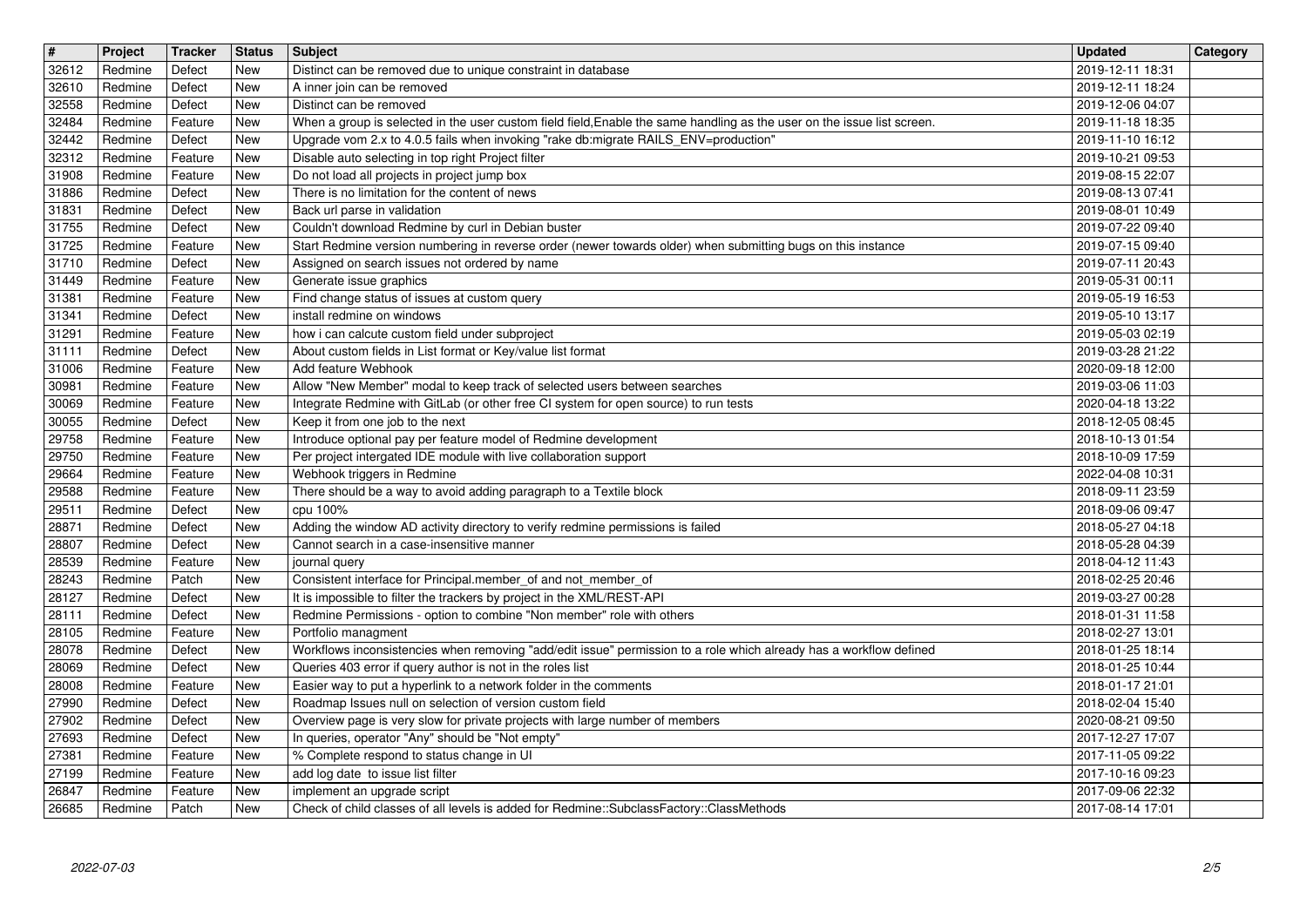| $\overline{\mathbf{t}}$<br>26105 | Project<br>Redmine | Tracker<br>Feature | <b>Status</b><br>New            | Subject<br>Update Redmine Brand                                                                                                                                                 | <b>Updated</b><br>2017-06-06 18:29   | Category |
|----------------------------------|--------------------|--------------------|---------------------------------|---------------------------------------------------------------------------------------------------------------------------------------------------------------------------------|--------------------------------------|----------|
| 25747<br>25647                   | Redmine<br>Redmine | Feature<br>Feature | New<br>New                      | Spent time - CUSTOM fields - edit permission - WEB UI vs. API access<br>Max Character Length of Fields e.g. Roles, etc.                                                         | 2019-05-14 22:05<br>2017-04-20 11:42 |          |
| 25383                            | Redmine            | Feature            | New                             | A feature to add (signature / date)                                                                                                                                             | 2017-04-19 17:22                     |          |
| 25141<br>25082                   | Redmine<br>Redmine | Defect<br>Feature  | New<br>New                      | Changing the scope and resetting the position of an acts_as_positioned object inserts it at the one-before-last position<br>Make issue totals checkbox visible per custom field | 2017-02-21 16:46<br>2017-02-15 16:11 |          |
| 25010<br>24477                   | Redmine<br>Redmine | Feature<br>Feature | New<br>New                      | Assign ticket to role instead of group<br>CSV export feature for thousand of issues                                                                                             | 2017-02-06 10:58<br>2016-11-28 19:50 |          |
| 24426<br>24152                   | Redmine<br>Redmine | Defect<br>Feature  | New<br>New                      | sqlserver2014:chang issues parentId success but view is wrong<br>Locale independent number settings                                                                             | 2016-11-24 07:47<br>2017-03-02 18:51 |          |
| 23889                            | Redmine            | Feature            | New                             | Assign ticket (SCRUM bug, issue etc.) to multiple projects                                                                                                                      | 2016-09-22 09:00                     |          |
| 23595<br>23581                   | Redmine<br>Redmine | Feature<br>Feature | New<br>New                      | Check for Redmine new version<br>Query class inheritance                                                                                                                        | 2016-08-16 16:08<br>2016-08-12 17:21 |          |
| 22173<br>21958                   | Redmine<br>Redmine | Feature<br>Feature | New<br>New                      | xls export with issue URL<br>Automatical reverse links to wiki/forums from issues                                                                                               | 2016-03-15 03:47<br>2016-02-05 08:06 |          |
| 21783<br>21770                   | Redmine<br>Redmine | Feature<br>Defect  | New<br>New                      | Custom reports from SQL query<br>Preview does not work on non-ascii data input                                                                                                  | 2016-01-22 07:01<br>2016-01-21 09:49 |          |
| 20547<br>20124                   | Redmine<br>Redmine | Defect             | New<br>New                      | Exporting CSV with multiple tabs open can export wrong view<br>Query option, The sql for field to allow groups option.                                                          | 2015-08-17 15:47                     |          |
| 19850                            | Redmine            | Patch<br>Feature   | New                             | Quote multiple comments                                                                                                                                                         | 2016-02-18 15:17<br>2015-05-15 10:18 |          |
| 19629<br>18914                   | Redmine<br>Redmine | Feature<br>Defect  | New<br>New                      | Flags in Issue list<br>Slow rendering pages with many small macros                                                                                                              | 2015-04-15 12:25<br>2015-01-23 00:37 |          |
| 18677<br>18618                   | Redmine<br>Redmine | Feature<br>Feature | New<br>New                      | Planning module<br>watch users by managers                                                                                                                                      | 2014-12-18 09:40<br>2015-04-14 19:24 |          |
| 18342<br>18325                   | Redmine<br>Redmine | Feature<br>Feature | New<br>New                      | Enhanced issue filter<br>Request approval                                                                                                                                       | 2015-04-10 20:21<br>2018-03-15 00:43 |          |
| 18220                            | Redmine            | Feature            | New<br>New                      | Allow Redmine to run as a Rails Engine                                                                                                                                          | 2014-12-09 15:17                     |          |
| 18201<br>17844                   | Redmine<br>Redmine | Defect<br>Feature  | New                             | Internal server error (500): invalid byte sequence in UTF-8<br>A help intercept or better options                                                                               | 2014-11-05 10:10<br>2014-09-12 08:01 |          |
| 17770<br>17743                   | Redmine<br>Redmine | Defect<br>Feature  | New<br>New                      | very simple fix: that causes many sites to break, and much confusion - incorrect use of .js suffix<br>Export a project as static HTML                                           | 2017-12-03 19:24<br>2022-01-27 11:47 |          |
| 17689<br>17520                   | Redmine<br>Redmine | Feature<br>Defect  | New<br>New                      | De-List or cleraly mark commercial plugins<br>When I edit a saved Query I lose my project focus                                                                                 | 2014-08-28 11:06<br>2014-08-19 05:55 |          |
| 16314<br>16101                   | Redmine<br>Redmine | Patch<br>Feature   | <b>New</b><br>New               | Redirect back is overheated<br>Sticky filters for all queries in project                                                                                                        | 2014-04-04 10:05<br>2014-02-14 16:28 |          |
| 15544                            | Redmine            | Feature            | New                             | Queries: Issues with "RegEx"                                                                                                                                                    | 2013-11-26 12:48                     |          |
| 15390<br>15019                   | Redmine<br>Redmine | Patch<br>Feature   | New<br>New                      | Simple Redmine Sub-directory Support<br>Reusable custom queries                                                                                                                 | 2013-11-19 05:27<br>2013-10-01 14:00 |          |
| 14936<br>14860                   | Redmine<br>Redmine | Feature<br>Feature | $\sqrt{\phantom{a}}$ New<br>New | Use a stable and modifiable data structure for jsToolbar elements<br>Automatic local export .csv file                                                                           | 2013-10-27 14:38<br>2013-09-21 15:14 |          |
| 14706<br>14392                   | Redmine<br>Redmine | Defect<br>Feature  | New<br>New                      | Sometimes pages are slow<br>html5 desktop notification for (watched) events if logged in                                                                                        | 2013-08-20 11:23<br>2013-07-09 04:16 |          |
| 14322                            | Redmine            | Feature            | New                             | Excel Export as XML (instead of csv) to support export of fields containing NewLines                                                                                            | 2013-06-29 08:44                     |          |
|                                  |                    |                    |                                 |                                                                                                                                                                                 |                                      |          |
|                                  |                    |                    |                                 |                                                                                                                                                                                 |                                      |          |
|                                  |                    |                    |                                 |                                                                                                                                                                                 |                                      |          |
|                                  |                    |                    |                                 |                                                                                                                                                                                 |                                      |          |
|                                  |                    |                    |                                 |                                                                                                                                                                                 |                                      |          |
|                                  |                    |                    |                                 |                                                                                                                                                                                 |                                      |          |
|                                  |                    |                    |                                 |                                                                                                                                                                                 |                                      |          |
|                                  |                    |                    |                                 |                                                                                                                                                                                 |                                      |          |
|                                  |                    |                    |                                 |                                                                                                                                                                                 |                                      |          |
|                                  |                    |                    |                                 |                                                                                                                                                                                 |                                      |          |
|                                  |                    |                    |                                 |                                                                                                                                                                                 |                                      |          |
|                                  |                    |                    |                                 |                                                                                                                                                                                 |                                      |          |
|                                  |                    |                    |                                 |                                                                                                                                                                                 |                                      |          |
|                                  |                    |                    |                                 |                                                                                                                                                                                 |                                      |          |
|                                  |                    |                    |                                 |                                                                                                                                                                                 |                                      |          |
|                                  |                    |                    |                                 |                                                                                                                                                                                 |                                      |          |
|                                  |                    |                    |                                 |                                                                                                                                                                                 |                                      |          |
|                                  |                    |                    |                                 |                                                                                                                                                                                 |                                      |          |
|                                  |                    |                    |                                 |                                                                                                                                                                                 |                                      |          |
|                                  |                    |                    |                                 |                                                                                                                                                                                 |                                      |          |
|                                  |                    |                    |                                 |                                                                                                                                                                                 |                                      |          |
|                                  |                    |                    |                                 |                                                                                                                                                                                 |                                      |          |
|                                  |                    |                    |                                 |                                                                                                                                                                                 |                                      |          |
|                                  |                    |                    |                                 |                                                                                                                                                                                 |                                      |          |
|                                  |                    |                    |                                 |                                                                                                                                                                                 |                                      |          |
|                                  |                    |                    |                                 |                                                                                                                                                                                 |                                      |          |
|                                  |                    |                    |                                 |                                                                                                                                                                                 |                                      |          |
|                                  |                    |                    |                                 |                                                                                                                                                                                 |                                      |          |
|                                  |                    |                    |                                 |                                                                                                                                                                                 |                                      |          |
|                                  |                    |                    |                                 |                                                                                                                                                                                 |                                      |          |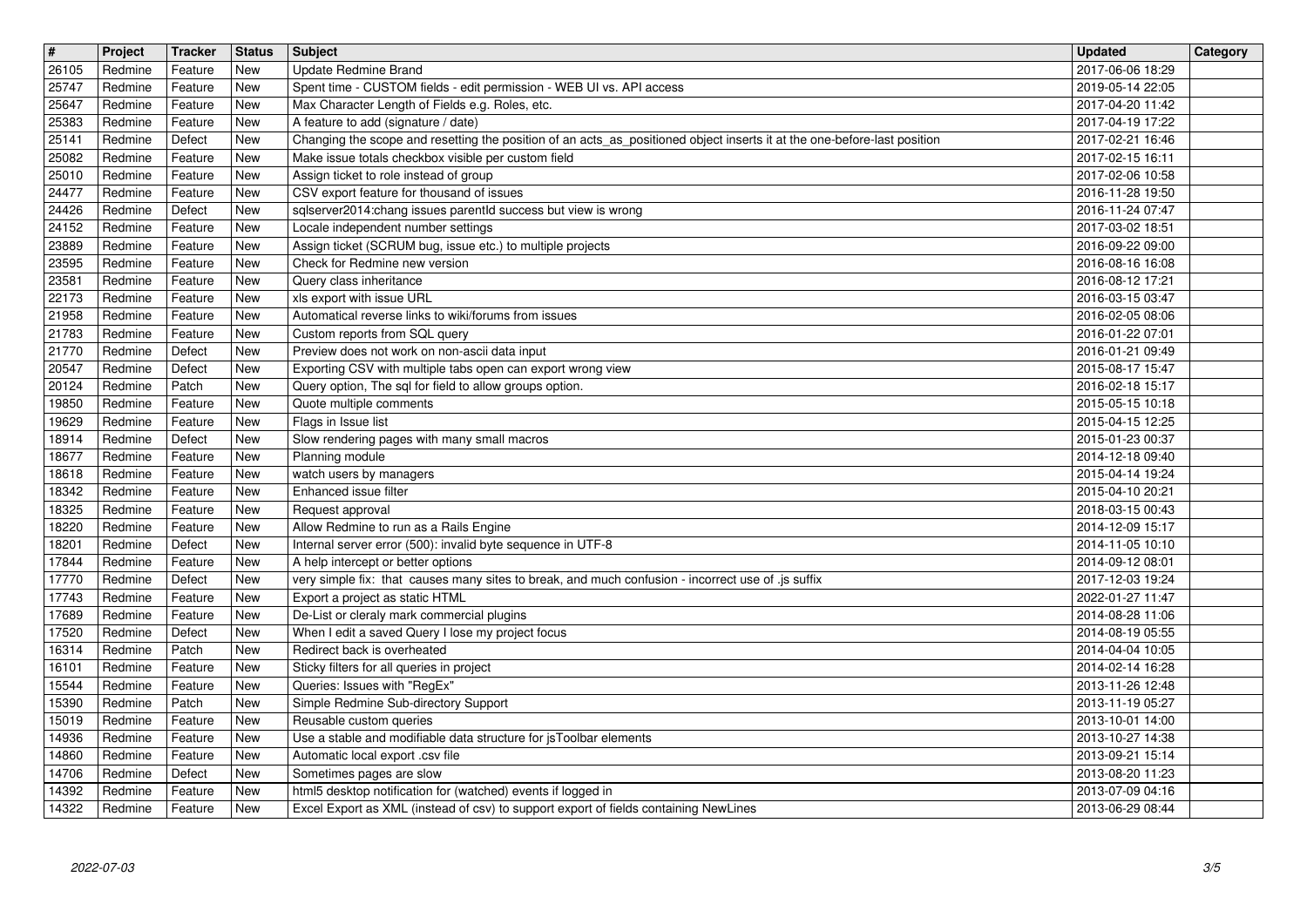| $\overline{\mathbf{H}}$ | Project            | <b>Tracker</b>     | <b>Status</b>            | <b>Subject</b>                                                                                                                                       | <b>Updated</b>                       | Category |
|-------------------------|--------------------|--------------------|--------------------------|------------------------------------------------------------------------------------------------------------------------------------------------------|--------------------------------------|----------|
| 14259<br>14203          | Redmine<br>Redmine | Defect<br>Defect   | New<br>New               | sub project show position problem<br>Add support for the 'notes://' protocol handler                                                                 | 2013-06-15 18:15<br>2013-10-14 11:54 |          |
| 13834                   | Redmine            | Feature            | <b>New</b>               | Can we change the jquery file with other versions                                                                                                    | 2013-04-30 07:18                     |          |
| 13824<br>13635          | Redmine<br>Redmine | Feature<br>Feature | New<br>New               | Project identifier for greek + cyrillic glyphs<br>Filtering issues by comparing two custom fields against each other                                 | 2013-04-22 18:20<br>2013-04-01 09:57 |          |
| 13533                   | Redmine            | Feature            | New                      | Concept for controlling visibility of users                                                                                                          | 2015-02-26 12:46                     |          |
| 13524<br>13484          | Redmine<br>Redmine | Feature<br>Defect  | <b>New</b><br><b>New</b> | Graphic selection for main header through settings page<br>restricted access folder in a redmine project                                             | 2013-03-20 18:42<br>2013-03-15 13:49 |          |
| 13334                   | Redmine            | Feature            | New                      | Custom Fields mod. before commit to db                                                                                                               | 2013-03-01 19:16                     |          |
| 13290<br>13189          | Redmine<br>Redmine | Defect<br>Defect   | New<br><b>New</b>        | Internal Error instead login screen when anonymous user is redirected to wiki page<br>Redmine version in trunk should be based on next major release | 2013-02-26 10:26<br>2013-03-11 20:26 |          |
| 13068                   | Redmine            | Patch              | <b>New</b>               | Allow plugins to generate test coverage reports on MRI 1.9<br>Add more option on related issues filters                                              | 2013-02-15 23:44                     |          |
| 13056<br>12966          | Redmine<br>Redmine | Feature<br>Feature | New<br>New               | Cross-connection of Modules                                                                                                                          | 2013-02-01 11:25<br>2013-01-24 11:05 |          |
| 12944<br>12804          | Redmine<br>Redmine | Feature<br>Feature | New<br><b>New</b>        | Displaying users by Groups<br>Combine js and css into a single file, and use html5 async attribute                                                   | 2013-01-23 09:29<br>2013-01-11 00:18 |          |
| 12766                   | Redmine            | Feature            | New                      | Enable arrays and watcher in query column_content                                                                                                    | 2013-01-08 14:36                     |          |
| 12669<br>12657          | Redmine<br>Redmine | Defect<br>Feature  | New<br>New               | Filter preset does not save "projects" filter settings<br>view statistic and likes                                                                   | 2012-12-23 15:57<br>2017-08-30 08:12 |          |
| 12546                   | Redmine            | Feature            | New                      | Relate issues inside a project with subprojects                                                                                                      | 2012-12-09 10:15                     |          |
| 12436<br>12347          | Redmine<br>Redmine | Feature<br>Feature | <b>New</b><br>New        | Provide a contact form to contact users - especially ones with hidden email addresses<br>"Calculate the issue done ratio" per project configuration  | 2012-11-24 22:21<br>2016-07-14 08:43 |          |
| 12222                   | Redmine            | Feature            | <b>New</b>               | SLA Integration (Service Level Agreement)                                                                                                            | 2021-01-03 14:09                     |          |
| 12161<br>12023          | Redmine<br>Redmine | Defect<br>Feature  | <b>New</b><br><b>New</b> | Cyclic recursion redirects<br>Verify workflow to the user "assign to"                                                                                | 2013-10-17 16:30<br>2012-10-04 21:49 |          |
| 11848                   | Redmine            | Feature            | New                      | Email in group                                                                                                                                       | 2012-10-10 08:35                     |          |
| 11808<br>11657          | Redmine<br>Redmine | Feature<br>Defect  | New<br>New               | Requiring submitter to select an issue type<br>Filters not save for a custom query                                                                   | 2012-09-10 23:09<br>2012-10-04 16:39 |          |
| 11656                   | Redmine            | Feature            | <b>New</b>               | Resources in Redmine                                                                                                                                 | 2012-08-20 11:14                     |          |
| 11654<br>11489          | Redmine<br>Redmine | Feature<br>Defect  | <b>New</b><br>New        | Restrict some roles per issue category<br>Redmine is not able to show wiki images properly                                                           | 2012-08-19 20:11<br>2013-04-19 15:19 |          |
| 11442                   | Redmine            | Feature            | <b>New</b>               | Watch changes on folders or files                                                                                                                    | 2012-07-18 23:35                     |          |
| 11434<br>11246          | Redmine<br>Redmine | Feature<br>Feature | <b>New</b><br>New        | allow use autodetected host_name<br>New Design and Analysis section                                                                                  | 2012-12-14 10:53<br>2016-06-08 16:59 |          |
| 11058                   | Redmine            | Defect             | New                      | Run Redmine in a sub directory results in "No route matches"                                                                                         | 2012-10-15 11:03                     |          |
| 10931<br>10592          | Redmine<br>Redmine | Defect<br>Feature  | New<br>New               | Session does not stay logged in<br>Ability to Sync with Mac OS X Address Book Server via Carddav                                                     | 2013-12-02 16:31<br>2012-04-03 13:22 |          |
| 10589                   | Redmine            | Defect             | New                      | Auto change my account by another one                                                                                                                | 2012-04-09 12:00                     |          |
| 10578<br>10573          | Redmine<br>Redmine | Defect<br>Feature  | New<br><b>New</b>        | Test case test_index_grouped_by_date (documents_controller_test.rb) fails depending upon local timezone.<br>Excel2Wiki                               | 2012-04-01 07:49<br>2012-03-30 14:59 |          |
| 10499                   | Redmine            | Feature            | New                      | Ability to add caption to an exported visualization                                                                                                  | 2012-03-20 20:05                     |          |
| 10475<br>10453          | Redmine<br>Redmine | Feature<br>Feature | New<br><b>New</b>        | Installation script<br>Add revision-management for file uploads                                                                                      | 2012-03-18 11:46<br>2012-03-15 15:48 |          |
|                         |                    |                    |                          |                                                                                                                                                      |                                      |          |
|                         |                    |                    |                          |                                                                                                                                                      |                                      |          |
|                         |                    |                    |                          |                                                                                                                                                      |                                      |          |
|                         |                    |                    |                          |                                                                                                                                                      |                                      |          |
|                         |                    |                    |                          |                                                                                                                                                      |                                      |          |
|                         |                    |                    |                          |                                                                                                                                                      |                                      |          |
|                         |                    |                    |                          |                                                                                                                                                      |                                      |          |
|                         |                    |                    |                          |                                                                                                                                                      |                                      |          |
|                         |                    |                    |                          |                                                                                                                                                      |                                      |          |
|                         |                    |                    |                          |                                                                                                                                                      |                                      |          |
|                         |                    |                    |                          |                                                                                                                                                      |                                      |          |
|                         |                    |                    |                          |                                                                                                                                                      |                                      |          |
|                         |                    |                    |                          |                                                                                                                                                      |                                      |          |
|                         |                    |                    |                          |                                                                                                                                                      |                                      |          |
|                         |                    |                    |                          |                                                                                                                                                      |                                      |          |
|                         |                    |                    |                          |                                                                                                                                                      |                                      |          |